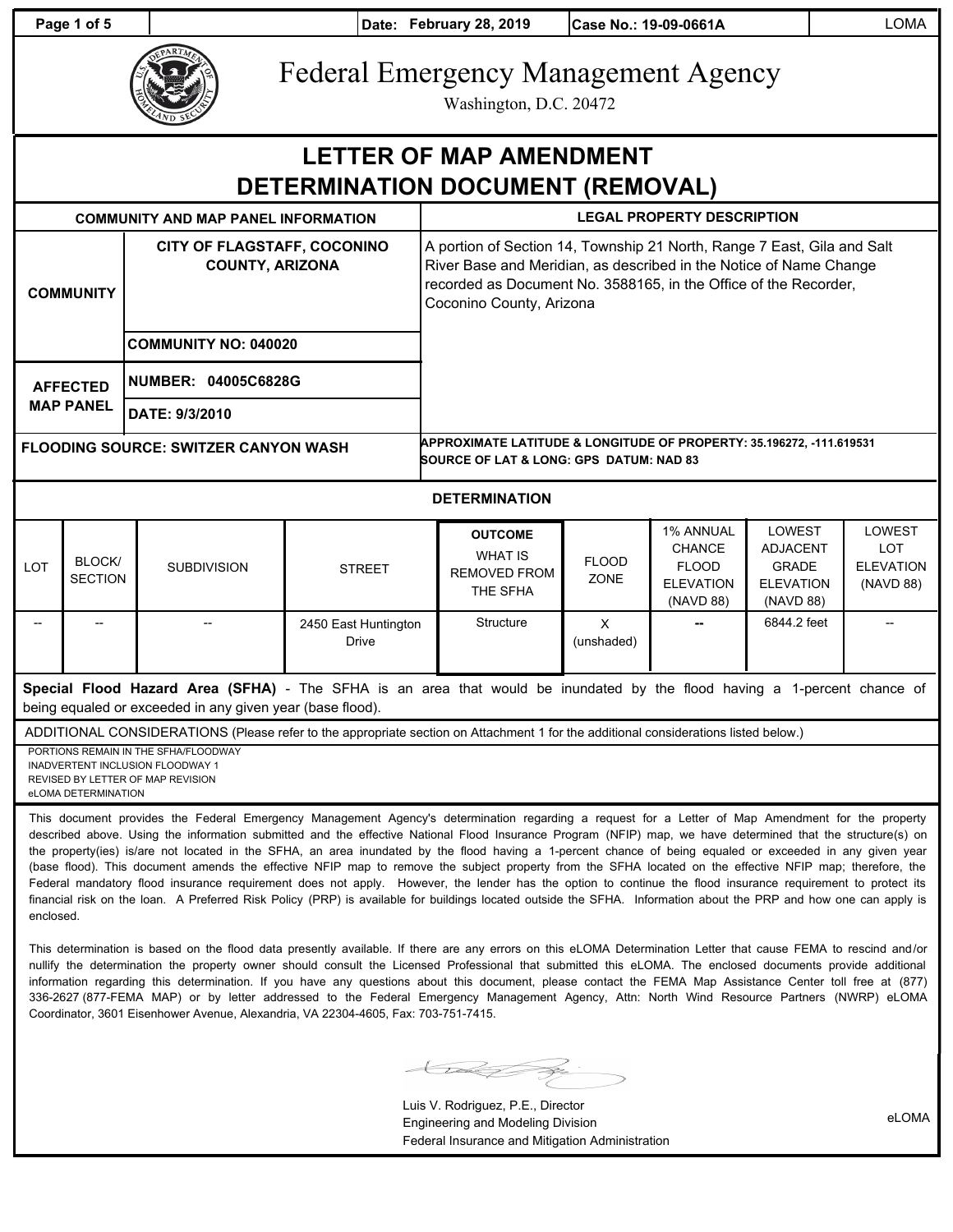**Page 2 of 5 Date: 2/28/2019 Case No : 19-09-0661A** LOMA



Federal Emergency Management Agency

Washington, D.C. 20472

### **LETTER OF MAP AMENDMENT DETERMINATION DOCUMENT (REMOVAL)**

ATTACHMENT 1 (ADDITIONAL CONSIDERATIONS)

#### **Structure Removal:**

The following considerations may or may not apply to the determination for your Structure:

**INADVERTENT INCLUSION IN THE FLOODWAY 1 (PORTIONS OF THE PROPERTY REMAIN IN THE FLOODWAY)** -A portion of this property is located within the National Flood Insurance Program (NFIP) regulatory floodway for the flooding source indicated on the Determination Document, while the subject of this determination is not. The NFIP regulatory floodway is the area that must remain unobstructed in order to prevent unacceptable increases in base flood elevations. Therefore, no construction may take place in a NFIP regulatory floodway that may cause an increase in the base flood elevation. The NFIP regulatory floodway is provided to the community as a tool to regulate floodplain development. Therefore, the NFIP regulatory floodway modification described in the Determination Document, while acceptable to the Federal Emergency Management Agency (FEMA), must also be acceptable to the community and adopted by appropriate community action, as specified in Paragraph 60.3(d) of the NFIP regulations. Any proposed revision to the NFIP regulatory floodway must be submitted to FEMA by community officials. The community should contact either the Regional Director (for those communities in Regions I-IV), or the Regional Engineer (Region V) for guidance on the data which must be submitted for a revision to the NFIP regulatory floodway.

**REVISED BY LETTER OF MAP REVISION -** The effective National Flood Insurance Program map for the subject property, has since been revised by a Letter of Map Revision (LOMR) dated 3/2/2012. The 3/2/2012 LOMR has been used in making the determination/comment for the subject property.

**PORTIONS OF THE PROPERTY REMAIN IN THE SFHA and/or FLOODWAY** - Portions of this property, but not the subject of the Determination document, may remain in the Special Flood Hazard Area (SFHA) and/or the regulatory floodway for the flooding source indicated on the Determination Document. The NFIP regulatory floodway is the area that must remain unobstructed in order to prevent unacceptable increases in base flood elevations. Therefore, no construction may take place in an NFIP regulatory floodway that may cause an increase in the base flood elevation. Therefore, any future construction or substantial improvement on the property remains subject to Federal, State/Commonwealth, and local regulations for floodplain management. The NFIP regulatory floodway is provided to the community as a tool to regulate floodplain development. Modifications to the NFIP regulatory floodway must be accepted by both the Federal Emergency Management Agency (FEMA) and the community involved. Appropriate community actions are defined in Paragraph 60.3(d) of the NFIP regulations. Any proposed revision to the NFIP regulatory floodway must be submitted to FEMA by community officials. The community should contact either the Regional Director (for those communities in Regions I-IV, and VI-X), or the Regional Engineer (for those communities in Region V) for guidance on the data which must be submitted for a revision to the NFIP regulatory floodway. Contact information for each regional office can be obtained by calling the FEMA Map Assistance Center toll free at (877) 336-2627 (877-FEMA MAP) or from our web site at https://www.fema.gov/regional-contact-information

This attachment provides additional information regarding this request. If you have any questions about this attachment, please contact the FEMA Map Assistance Center toll free at (877) 336-2627 (877-FEMA MAP) or by letter addressed to the Federal Emergency Management Agency, Attn: North Wind Resource Partners (NWRP) eLOMA Coordinator, NWRP eLOMA Coordinator, 3601 Eisenhower Ave., Alexandria, VA 22304-6439, Fax: 703-751-7415

Luis V. Rodriguez, P.E., Director Engineering and Modeling Division Federal Insurance and Mitigation Administration